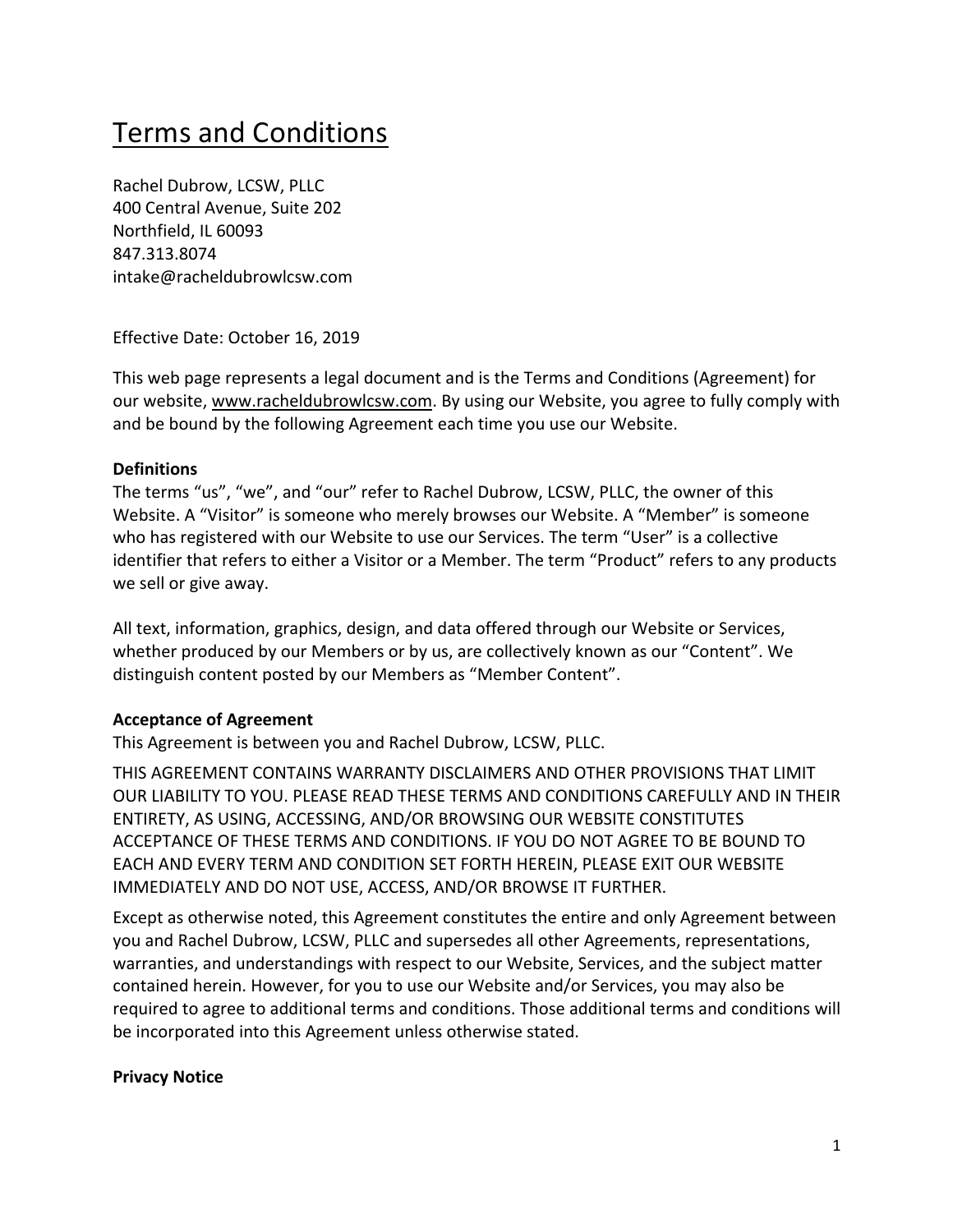Our Privacy Notice is considered part of this Agreement and is available on this website. You must review our Privacy Notice by clicking on this **link.** If you do not accept and agree to be bound by all the terms of this Agreement, including the www.racheldubrowlcsw.com. Privacy Notice, do not use this Website or our Services.

#### **Arbitration**

Any legal controversy or claim arising from or relating to this Agreement and/or our Service, excluding legal action taken by us to collect or recover damages for – or obtain any injunction relating to – website operations, intellectual property, and our Service, will be settled solely by binding arbitration in accordance with the commercial arbitration rules of the American Arbitration Association. Any such controversy or claim will be arbitrated on an individual basis, and will not be consolidated in any arbitration with any claim or controversy of any other party. The arbitration will be conducted in Northfield, IL, and judgment on the arbitration award may be entered into any court having jurisdiction thereof. You or we may seek any interim or preliminary relief from a court of competent jurisdiction in Northfield, IL necessary to protect our or your rights or property pending the completion of arbitration. Each party will bear half the arbitration fees and costs.

#### **Choice of Law and Jurisdiction**

This Agreement will be treated as if it were executed and performed in Northfield, IL, and will be governed by and construed in accordance with the laws of the state of IL without regard to conflict of law provisions. In addition, you agree to submit to the personal jurisdiction and venue of such courts. Any cause of action by you with respect to our Website or Service must be instituted within one (1) year after the cause of action arose or be forever waived and barred.

#### **Limited License**

Rachel Dubrow, LCSW, PLLC grants you a nonexclusive, nontransferable, revocable license to access and use our Website and Services strictly in accordance with this Agreement. Your use of our Website and Services is solely for internal, personal, noncommercial purposes unless otherwise provided for in this Agreement. No printout or electronic version of any part of our Website or Services may be used by you in any litigation or arbitration matter whatsoever under any circumstances.

#### **Legal Compliance**

You agree to comply with all applicable domestic and international laws, statutes, ordinances, and regulations regarding your use of our Website, Content, Services, and any software provided therein.

#### **Our Relationship to You**

This Agreement in no way creates any agency, partnership, joint venture, or employeeemployer or franchisor-franchisee relationship between you and Rachel Dubrow, LCSW, PLLC.

#### **Our Intellectual Property**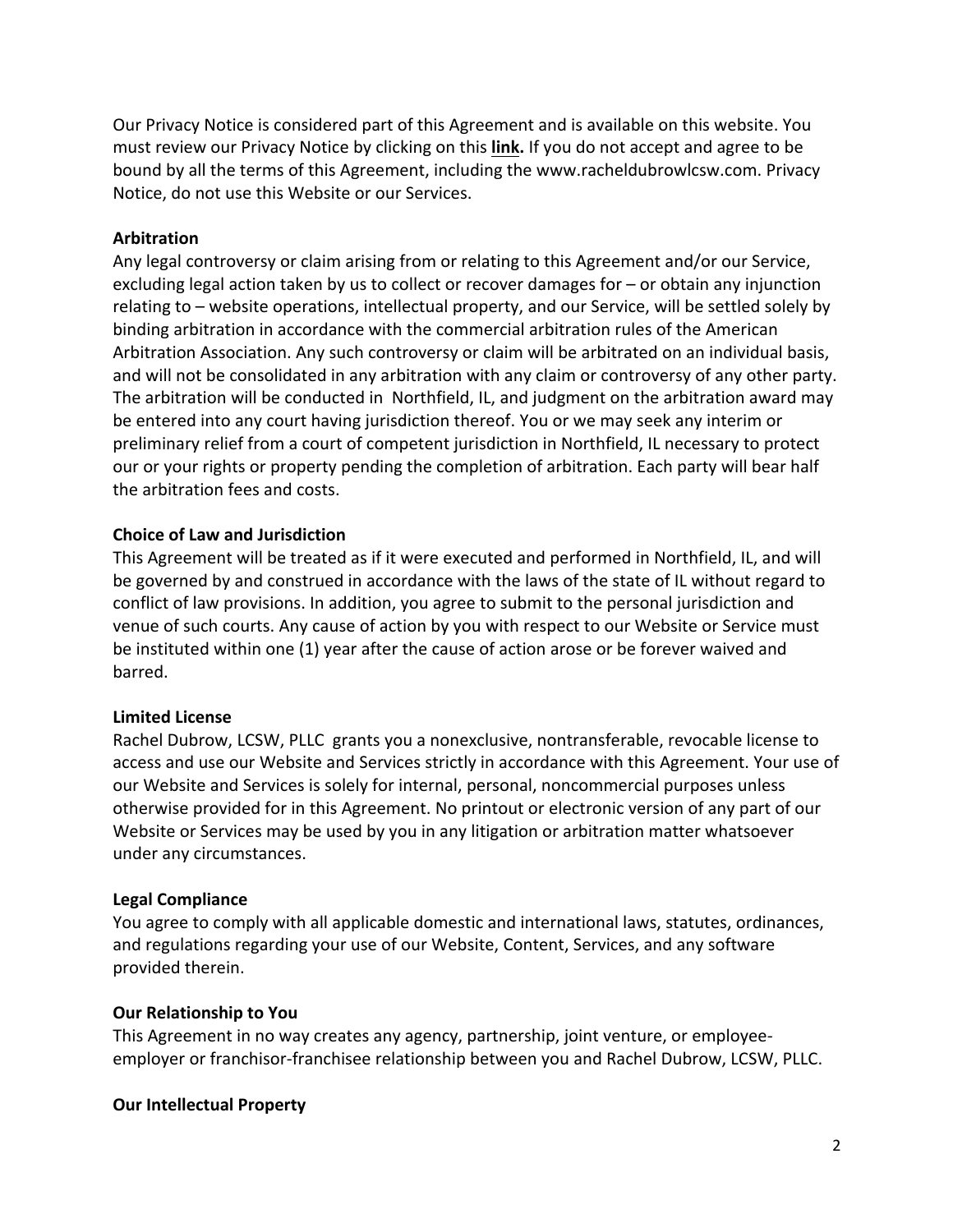Our Website may contain our service marks or trademarks as well as those of our affiliates or other companies in the form of words, graphics, and logos. Your use of our Website or Services does not constitute any right or license for you to use our service marks or trademarks without the prior written permission of Rachel Dubrow, LCSW, PLLC.

Our Content, as found within our Website and Services, is protected under United States and foreign copyrights. The copying, redistribution, use, or publication by you of any such Content is strictly prohibited. Your use of our Website and Services does not grant you any ownership rights to our Content.

# **Eligibility and Registration for Membership**

To use our Services, you must register with our Website to become a Member. Your Membership is not transferable or assignable and is void where prohibited. Our Website and Services are intended solely for Users who are at least 13 years of age or older. Any registration by, use of, or access to our Website by anyone under that age is unauthorized, unlicensed, and in violation of these Terms and Conditions. By using our Website and/or Services, you represent and warrant that you are 13 years of age or older and agree to abide by all the terms and conditions of this Agreement. Rachel Dubrow, LCSW, PLLC has sole right and discretion to determine whether to accept a Member, and may reject a Member's registration with or without explanation.

When you complete the registration process, you will receive a password that will allow you to access our Services. You agree to maintain the confidentiality of your password and are fully responsible for all liability and damages resulting from your failure to maintain that confidentiality as well as all activities that occur through the use of your password.

You agree to immediately notify us of any unauthorized use of your password or any other breach of security. You agree that our Website cannot and will not be liable for any loss or damage arising from your failure to comply with password security as discussed herein.

# **Errors, Corrections, and Changes**

We do not represent or otherwise warrant that our Website will be error-free or free from viruses or other harmful components, or that we will correct any errors. We do not represent or otherwise warrant that the information available on or through our Website will be correct, accurate, timely, or otherwise reliable.

Rachel Dubrow, LCSW, PLLC reserves the right at our sole discretion to change any content, software, and other items used or contained in our Website or Services at any time without notice.

# **Disclaimer**

Our Website publishes content supplied by third parties, Users, advertisers, merchants, and sponsors. Accordingly, Rachel Dubrow, LCSW, PLLC has no editorial control over such content. Any opinions or other information or content expressed or made available by third parties, including information providers, Users, or any other user of our Website, are those of the respective author(s) and not of Rachel Dubrow, LCSW, PLLC. Rachel Dubrow, LCSW, PLLC does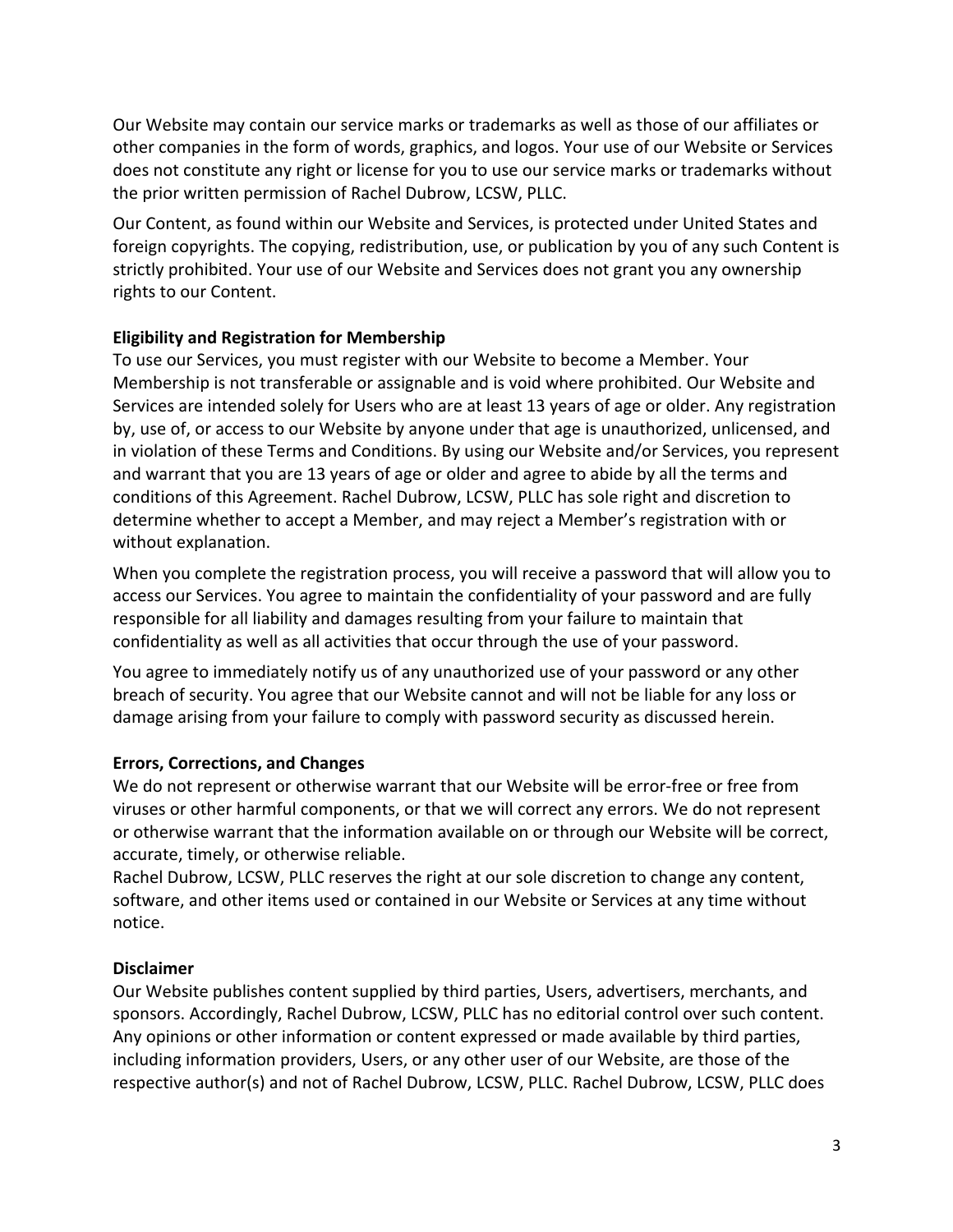not guarantee the accuracy, completeness, merchantability, or fitness for any particular purpose nor the legality of any content provided by any of these parties.

You understand that we do not operate or control the products or services offered by thirdparty merchants. These merchants are responsible for all aspects of order processing, fulfillment, billing, and customer service. We are not a party to the transactions entered into between you and merchants. You agree that use of or purchase from such merchants is AT YOUR SOLE RISK AND WITHOUT WARRANTIES OF ANY KIND BY US. All rules, legal documents (including privacy policies), and operating procedures of merchants will apply to you while on any merchant websites.

You hereby acknowledge that nothing contained in our Website will constitute financial, investment, legal, and/or other professional advice and that no professional relationship of any kind is created between you and Rachel Dubrow, LCSW, PLLC or our Members. You hereby agree that you will not make any financial, investment, legal, and/or other decision based in whole or in part on anything contained in our Website or Services.

# **Warranty Disclaimer**

Rachel Dubrow, LCSW, PLLC is not responsible or liable in any manner for any Content posted on our Website or in connection with our Services, whether posted or caused by Members of our Website, or by Rachel Dubrow, LCSW, PLLC. Although we provide rules for Member conduct and postings, we do not control and are not responsible for what Members post, transmit, or share on our Website or Services, and are not responsible for any offensive, inappropriate, obscene, unlawful, or otherwise objectionable content you may encounter using our Website or Services. Rachel Dubrow, LCSW, PLLC is not responsible for the online or offline conduct of any User of our Website or Services.

Our Website or Services may be temporarily unavailable from time to time for maintenance or other reasons. Rachel Dubrow, LCSW, PLLC assumes no responsibility for any error, omission, interruption, deletion, defect, delay in operation or transmission, communications line failure, theft or destruction, unauthorized access to, or alteration of Member communications.

Rachel Dubrow, LCSW, PLLC is not responsible for any technical malfunction or other problems of any telephone network or service, computer system, server or provider, computer or mobile phone equipment, or software, or for any failure of email on account of technical problems or traffic congestion on the Internet, or for any combination thereof – including injury or damage to Members' or any other person's computer, mobile phone, or other hardware or software – related to or resulting from the use or downloading of materials in connection with our Website or Services, including, without limitation, any software provided through our Website or Services.

Under no circumstances will Rachel Dubrow, LCSW, PLLC be responsible for any loss or damage, including any loss or damage, personal injury, or death resulting from anyone's use of our Website or Services, or any interactions between Users of our Website or Services, whether online or offline.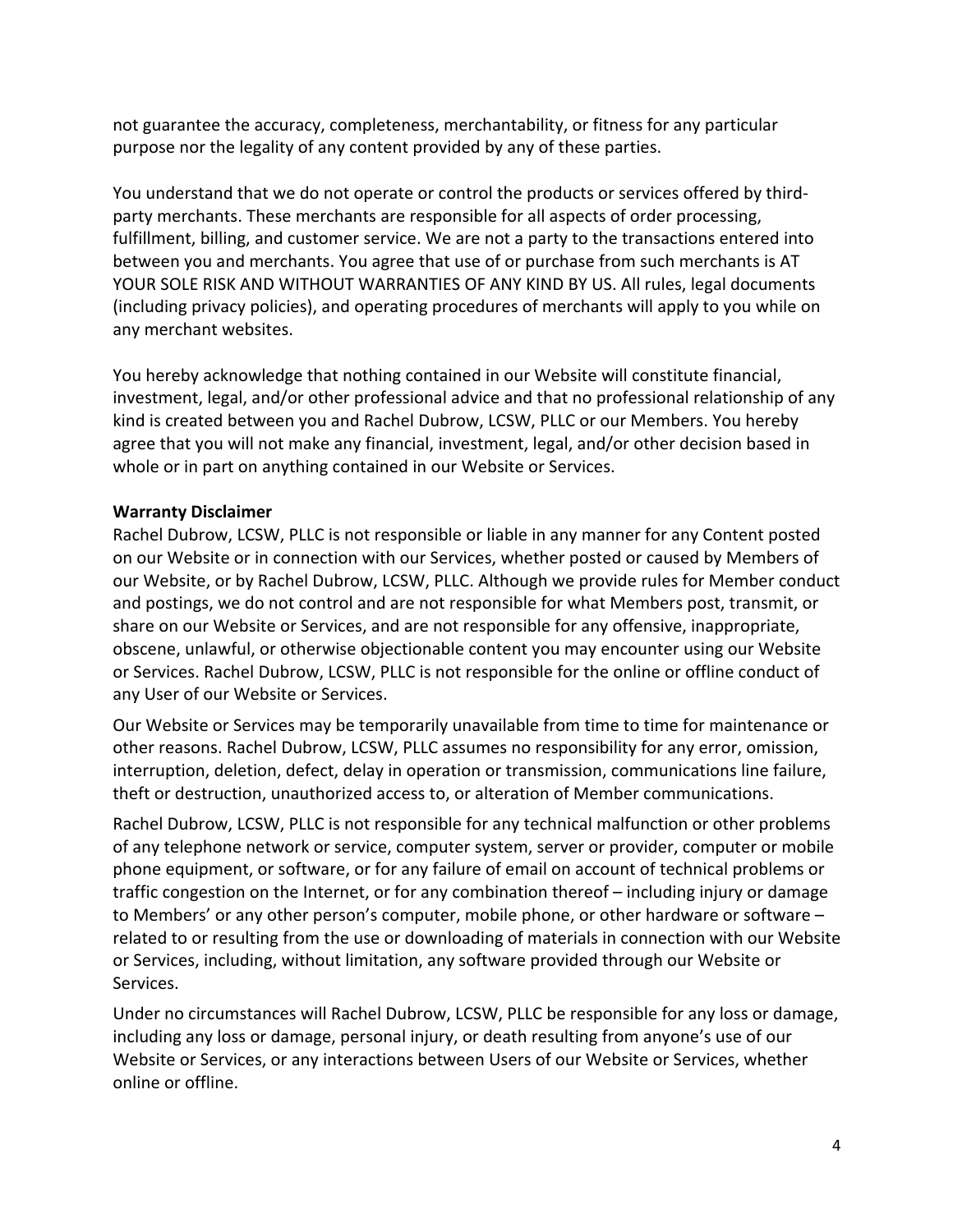Reference to any products, services, processes, or other information by trade name, trademark, manufacturer, supplier, or otherwise does not constitute or imply endorsement, sponsorship, recommendation, or any affiliation with our Website by third parties or by any of the equipment or programming associated with or utilized by our Services.

THE INFORMATION, CONTENT, AND DOCUMENTS FROM OR THROUGH OUR WEBSITE ARE PROVIDED 'AS-IS', 'AS AVAILABLE', WITH 'ALL FAULTS', AND ALL EXPRESS OR IMPLIED WARRANTIES ARE DISCLAIMED (INCLUDING, BUT NOT LIMITED TO, THE DISCLAIMER OF ANY IMPLIED WARRANTIES OF MERCHANTABILITY AND FITNESS FOR A PARTICULAR PURPOSE). OUR WEBSITE AND SERVICES MAY CONTAIN BUGS, ERRORS, PROBLEMS, OR OTHER LIMITATIONS.

RACHEL DUBROW, LCSW, PLLC, INCLUDING ALL OUR AFFILIATES, HAS NO LIABILITY WHATSOEVER FOR YOUR USE OF OUR WEBSITE OR SERVICES. RACHEL DUBROW, LCSW, PLLC CANNOT GUARANTEE AND DOES NOT PROMISE ANY SPECIFIC RESULTS FROM THE USE OF OUR WEBSITE OR SERVICES, INCLUDING, BUT NOT LIMITED TO, RELATED SOFTWARE. RACHEL DUBROW, LCSW, PLLC DOES NOT REPRESENT OR WARRANT THAT OUR CONTENT, SERVICES, OR ANY SOFTWARE FOUND WITHIN ARE ACCURATE, COMPLETE, RELIABLE, CURRENT, ERROR-FREE, OR FREE OF VIRUSES OR OTHER HARMFUL COMPONENTS. THEREFORE, YOU SHOULD EXERCISE CAUTION IN THE USE AND DOWNLOADING OF ANY SUCH CONTENT OR SOFTWARE AND USE INDUSTRY-RECOGNIZED SOFTWARE TO DETECT AND REMOVE VIRUSES. ALL RESPONSIBILITY OR LIABILITY FOR ANY DAMAGES CAUSED BY VIRUSES SOMEHOW ATTRIBUTED TO OUR CONTENT, SERVICES, AND RELATED SOFTWARE IS DISCLAIMED.

WITHOUT LIMITING THE FOREGOING, YOU UNDERSTAND AND AGREE THAT YOU DOWNLOAD OR OTHERWISE OBTAIN CONTENT AND RELATED SOFTWARE FROM OR THROUGH OUR WEBSITE OR SERVICES AT YOUR OWN RISK AND THAT YOU WILL BE SOLELY RESPONSIBLE FOR YOUR USE THEREOF AND ANY DAMAGES TO YOUR MOBILE DEVICE OR COMPUTER SYSTEM, LOSS OF DATA, OR OTHER HARM OF ANY KIND THAT MAY RESULT. WE AND ALL OUR AFFILIATES ARE NOT LIABLE FOR ANY INDIRECT, SPECIAL, INCIDENTAL, OR CONSEQUENTIAL DAMAGES (INCLUDING DAMAGES FOR LOSS OF BUSINESS, LOSS OF PROFITS, LITIGATION, OR THE LIKE), WHETHER BASED ON BREACH OF CONTRACT, BREACH OF WARRANTY, TORT (INCLUDING NEGLIGENCE), PRODUCT LIABILITY, OR OTHERWISE, EVEN IF ADVISED OF THE POSSIBILITY OF SUCH DAMAGES. THE NEGATION AND LIMITATION OF DAMAGES SET FORTH ABOVE ARE FUNDAMENTAL ELEMENTS OF THE BASIS OF THE BARGAIN BETWEEN YOU AND Rachel Dubrow, LCSW, PLLC.

OUR WEBSITE AND SERVICES WOULD NOT BE PROVIDED WITHOUT SUCH LIMITATIONS. NO ADVICE OR INFORMATION, WHETHER ORAL OR WRITTEN, OBTAINED BY YOU FROM US THROUGH OUR WEBSITE OR SERVICES WILL CREATE ANY WARRANTY, REPRESENTATION, OR GUARANTEE NOT EXPRESSLY STATED IN THIS AGREEMENT.

#### **Limitation of Liability**

IN NO EVENT WILL RACHEL DUBROW, LCSW, PLLC OR ITS DIRECTORS, EMPLOYEES, OR AGENTS BE LIABLE TO YOU OR ANY THIRD PERSON FOR ANY INDIRECT, CONSEQUENTIAL, EXEMPLARY,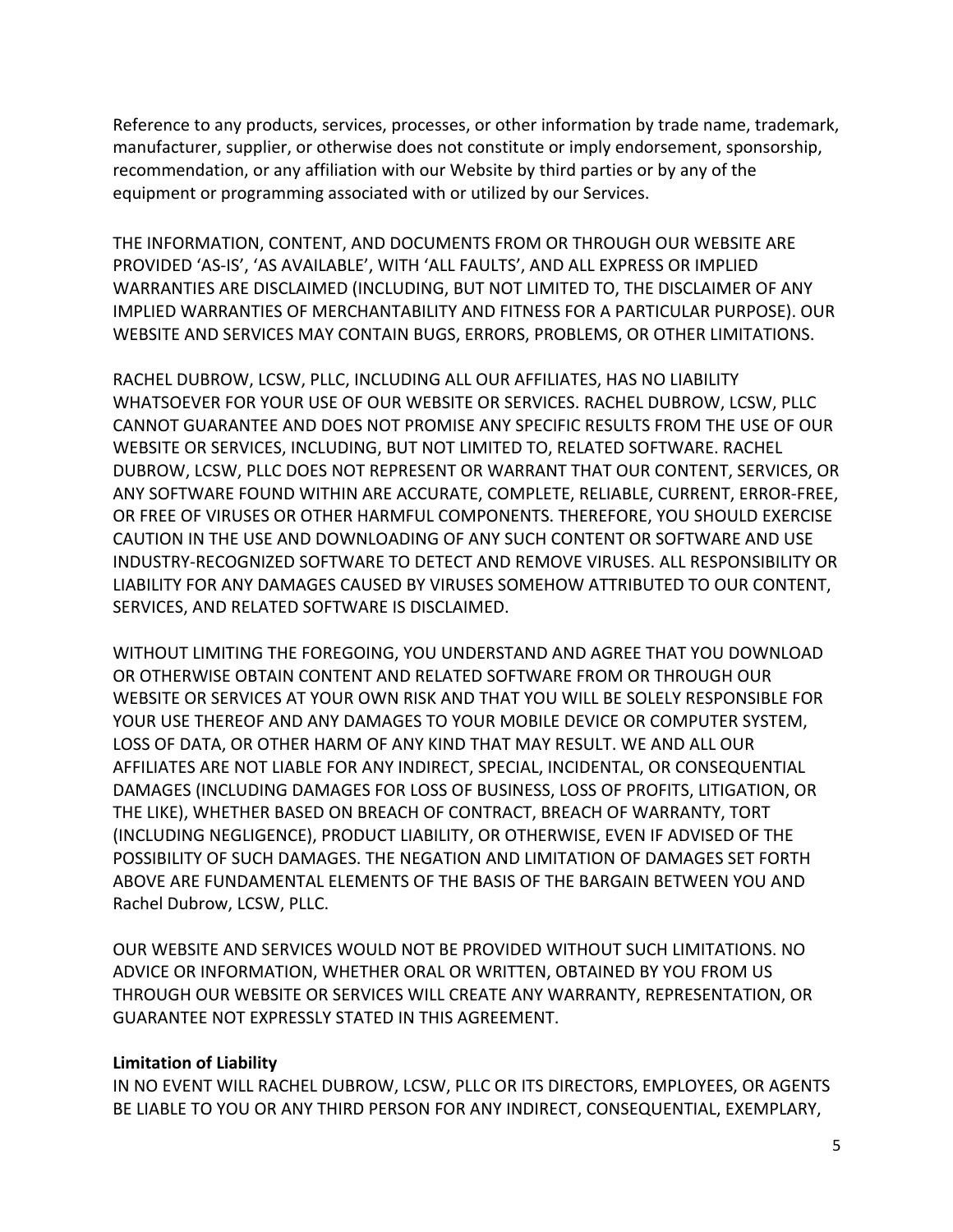INCIDENTAL, SPECIAL, OR PUNITIVE DAMAGES, INCLUDING FOR ANY LOST PROFITS OR LOST DATA ARISING FROM YOUR USE OF OUR WEBSITE, CONTENT, SERVICES, OR ANY RELATED SOFTWARE ACCESSED THROUGH OR DOWNLOADED FROM OUR WEBSITE OR SERVICES, EVEN IF RACHEL DUBROW, LCSW, PLLC IS AWARE OR HAS BEEN ADVISED OF THE POSSIBILITY OF SUCH DAMAGES. NOTWITHSTANDING ANYTHING TO THE CONTRARY CONTAINED HEREIN, RACHEL DUBROW, LCSW, PLLC'S LIABILITY TO YOU FOR ANY CAUSE WHATSOEVER, AND REGARDLESS OF THE FORM OF THE ACTION, WILL AT ALL TIMES BE LIMITED TO THE AMOUNT PAID, IF ANY, BY YOU TO US FOR WEBSITE AND/OR SERVICES ACCESSED DURING THE PREVIOUS MONTH OF YOUR MEMBERSHIP PRIOR TO THE EVENT GIVING RISE TO LIABILITY.

# **Member Conduct**

Members may post their content to our Website through our Services (Member Content). Members and Visitors understand that by using our Website or Service, they may be exposed to content that is offensive, indecent, or objectionable. We have no control over Member Content and do not in any way guarantee its quality, accuracy, or integrity. Rachel Dubrow, LCSW, PLLC is not responsible for the monitoring or filtering of any Member Content. Should any Member Content be found illegal, Rachel Dubrow, LCSW, PLLC will submit all necessary information to relevant authorities.

If any Member Content is reported to Rachel Dubrow, LCSW, PLLC as being offensive or inappropriate,

we may ask the Member to retract or otherwise modify the questionable content within 24 hours of being notified by Rachel Dubrow, LCSW, PLLC. If the Member fails to meet such a request,

Rachel Dubrow, LCSW, PLLC has full authority to restrict the Member's ability to post Member Content OR to immediately terminate the Member's membership without further notice to the Member.

Without limiting the foregoing, we have sole discretion to remove any Member Content that violates this Agreement or that is otherwise objectionable in our sole discretion. Members are responsible for complying with all applicable federal and state laws for their content, including copyright and trademark laws. Members will respect copyright and trademark laws.

You warrant that you will not use our Services to infringe on the intellectual property rights of others in any way. In accordance with the DMCA and other applicable law, we have adopted a policy of terminating Members whom we deem, in our sole discretion, to be infringers of others' intellectual property rights.

# *As a Member, you agree not to use our Services to do any of the following:*

Upload, post, or otherwise transmit any Member Content that:

- 1. Violates any local, state, federal, or international laws
- 2. Infringes on any patent, trademark, trade secret, copyright, or other proprietary rights of any party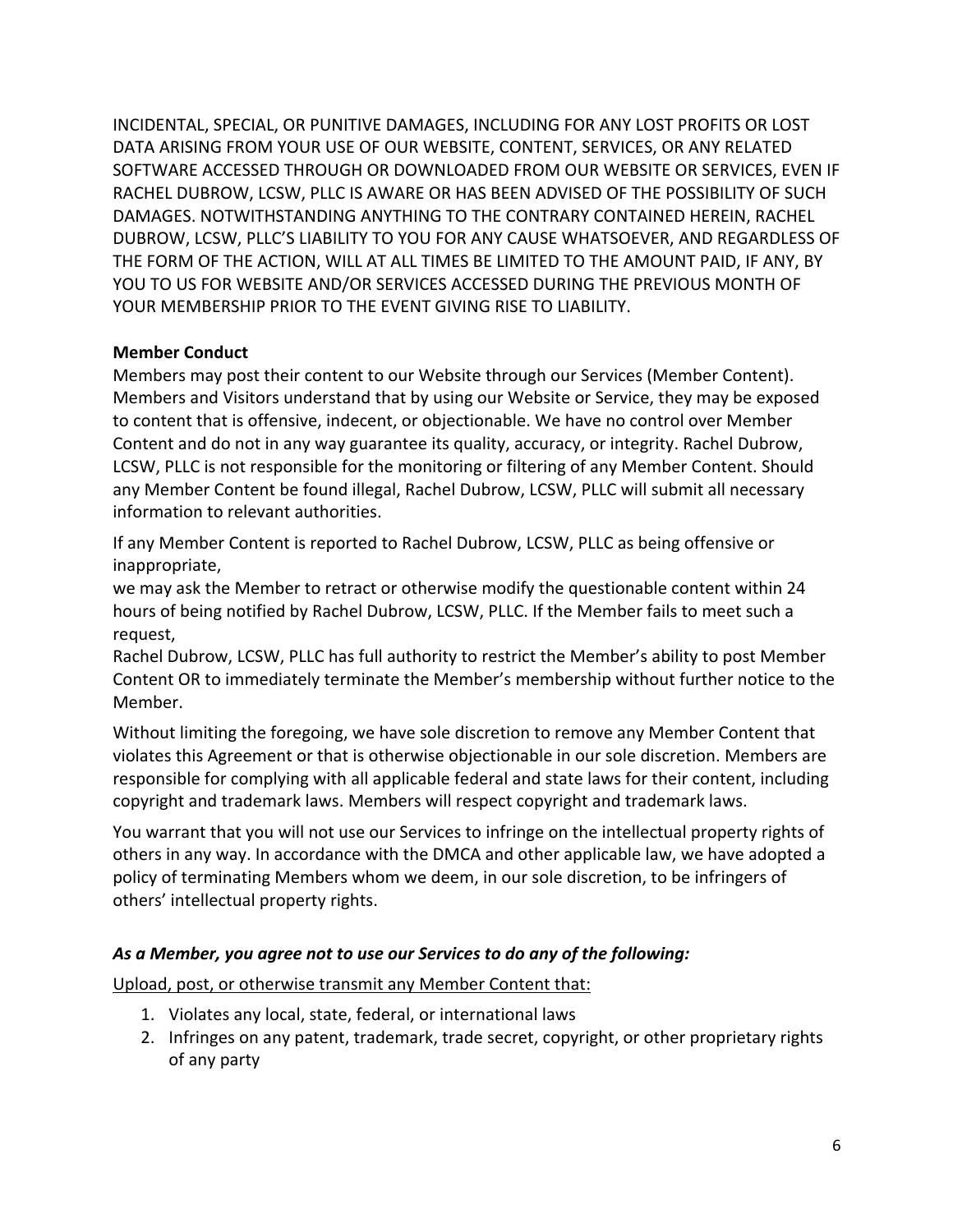- 3. Harms, threatens, defames, promotes violence or illegal activities, or is otherwise vulgar, obscene, abusive, harassing, tortuous, libelous, invasive of another's privacy, hateful, or racially, ethically, or otherwise objectionable
- 4. Links directly or indirectly to any materials to which you do not have a right to link
- 5. Contains any private information of any third party, including, without limitation, addresses, phone numbers, email addresses, Social Security numbers, and credit card numbers
- 6. Contains software viruses or any other computer code, files, or programs designed to interrupt, destroy, or limit the functionality of any computer software or hardware or telecommunications equipment, or to extract information from our Website or Services
- 7. Contains any unsolicited or unauthorized advertising, solicitations, promotional materials, junk mail, spam, chain letters, pyramid schemes, or any other form of solicitation
- 8. In the sole judgment of Rachel Dubrow, LCSW, PLLC is objectionable or restricts or inhibits any other person from using or enjoying our Website or Services, or which may expose Rachel Dubrow, LCSW, PLLC, our affiliates, or our Users to any harm or liability of any type

# Use our Content to:

- 1. Develop a competing website
- 2. Create compilations or derivative works as defined under United States copyright laws
- 3. Redistribute it in any manner, including, but not limited to, sale, license, lease, rental, subscription, or any other distribution mechanism
- 4. Decompile, disassemble, or reverse engineer our Website, Services, and any related software
- 5. Use our Website or Services in any manner that violates this Agreement or any local, state, federal, or international laws

# **Use of Information**

You grant Rachel Dubrow, LCSW, PLLC a license to use the information and materials you post to our Website. By posting, displaying, transmitting, performing, or otherwise distributing information or other content ("Member Content") to our Website, you are granting Rachel Dubrow, LCSW, PLLC, its officers, directors, employees, agents, consultants, representatives, and affiliates, a license to use the Member Content in connection with the operation of the business of Rachel Dubrow, LCSW, PLLC, its directors, employees, officers, affiliates, representatives, consultants, and agents, including, without limitation, a right to distribute, copy, transmit, publicly display, reproduce, translate, edit, and reformat Member Content. You understand and agree that you will not be compensated for any Member Content. By posting Member Content on our Website or Service, you warrant and represent that you own the rights to the Member Content or are authorized to post, display, distribute, perform, or transmit Member Content.

# **Unlawful Activity**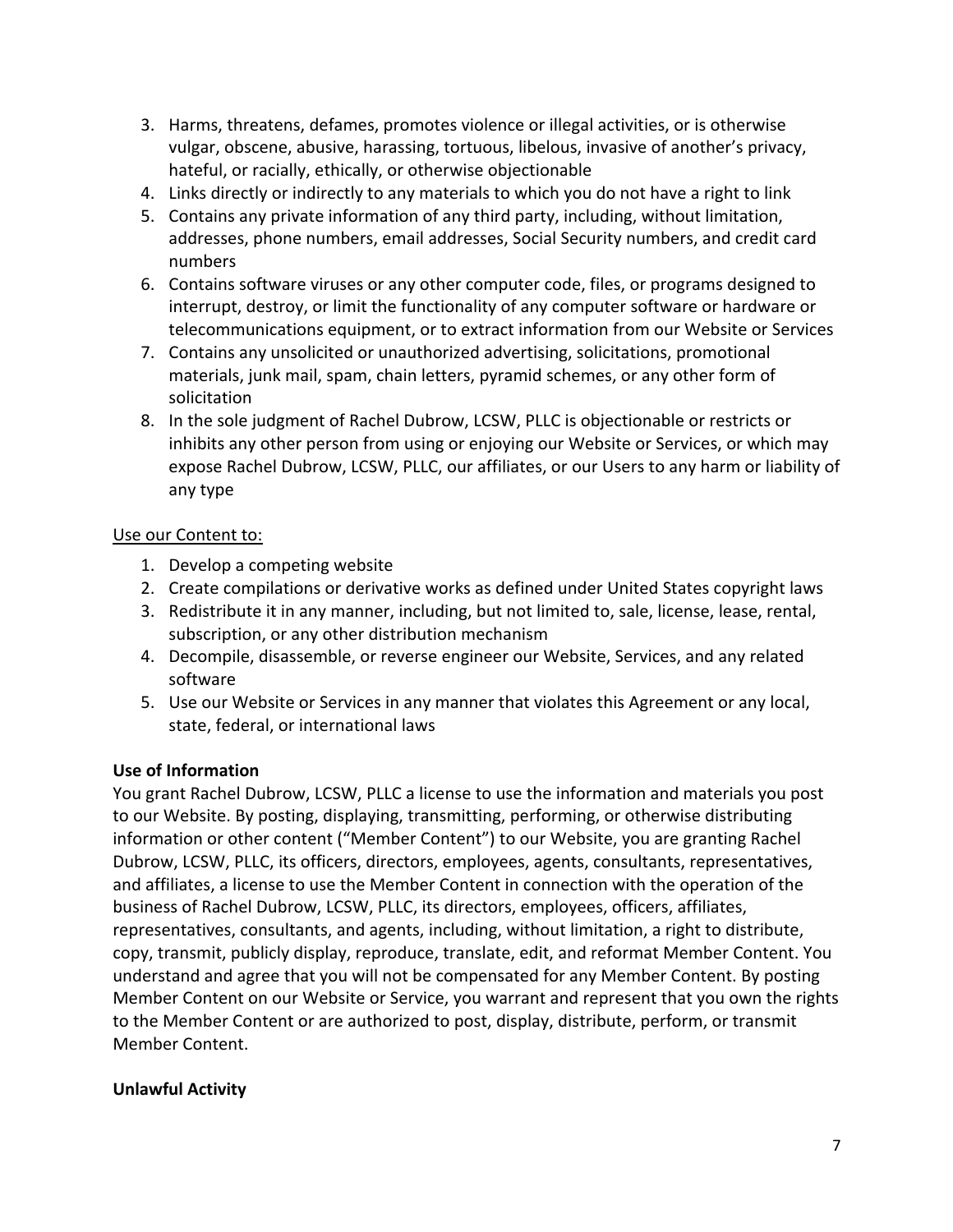We reserve the right to investigate complaints or reported violations of this Agreement and to take any action we deem appropriate, including, but not limited to, reporting any suspected unlawful activity to law enforcement officials, regulators, or other third parties and disclosing any information necessary or appropriate to such persons or entities relating to your profile, email addresses, usage history, posted materials, IP addresses, and traffic information.

## **Linking to Our Website**

You may provide links to our Website provided that (a) you do not remove or obscure any portion of our Website by framing or otherwise, (b) your website does not engage in illegal or pornographic activities, and (c) you cease providing links to our Website immediately upon our request.

## **Links to Other Websites**

Our Website may from time to time contain links to third-party websites. Inclusion of links for any website on our Website does not mean that we endorse, guarantee, warrant, or recommend the services, information, content, and/or data of such third-party websites. Rachel Dubrow, LCSW, PLLC has no control over the legal documents and privacy practices of third-party websites; you access any third-party websites at your own risk. We recommend that you review the privacy notice and terms and conditions of those websites to fully understand what information is collected and how it is used.

## **Payments**

You represent and warrant that if you are purchasing something from us, (i) any payment information you supply is true and complete, (ii) charges incurred by you will be honored by your bank or credit card company, (iii) you will pay the charges incurred by you at the posted prices, including any applicable taxes, and (iv) if your initial payment method is dishonored, you will still pay the incurred charges, including any surcharge we may incur due to the dishonored payment.

# **Refund and Return Policy**

To the extent that you purchase any goods directly from us, we may refund your purchase price within thirty (30) days of your notifying us in writing of your desire for the refund together with a reason for the request subject to the return of the Product to us in substantially the same condition as when you purchased it. Any refund or return may be subject to restocking fees as found on our Website.

# **Termination of Membership**

Your membership with us is effective until terminated by you or us. Your rights under these Terms and Conditions will terminate without our notice if you fail to comply with any term of these Terms and Conditions. Upon termination, you will stop representing yourself as a registered Member or Client. You must delete or destroy any information or content (including all copies) obtained from our Website. Certain provisions of this Agreement, including, but not limited to, copyrights, indemnity, trademarks, limitation of liability, warranty, and jurisdictional issues will survive the termination of this Agreement.